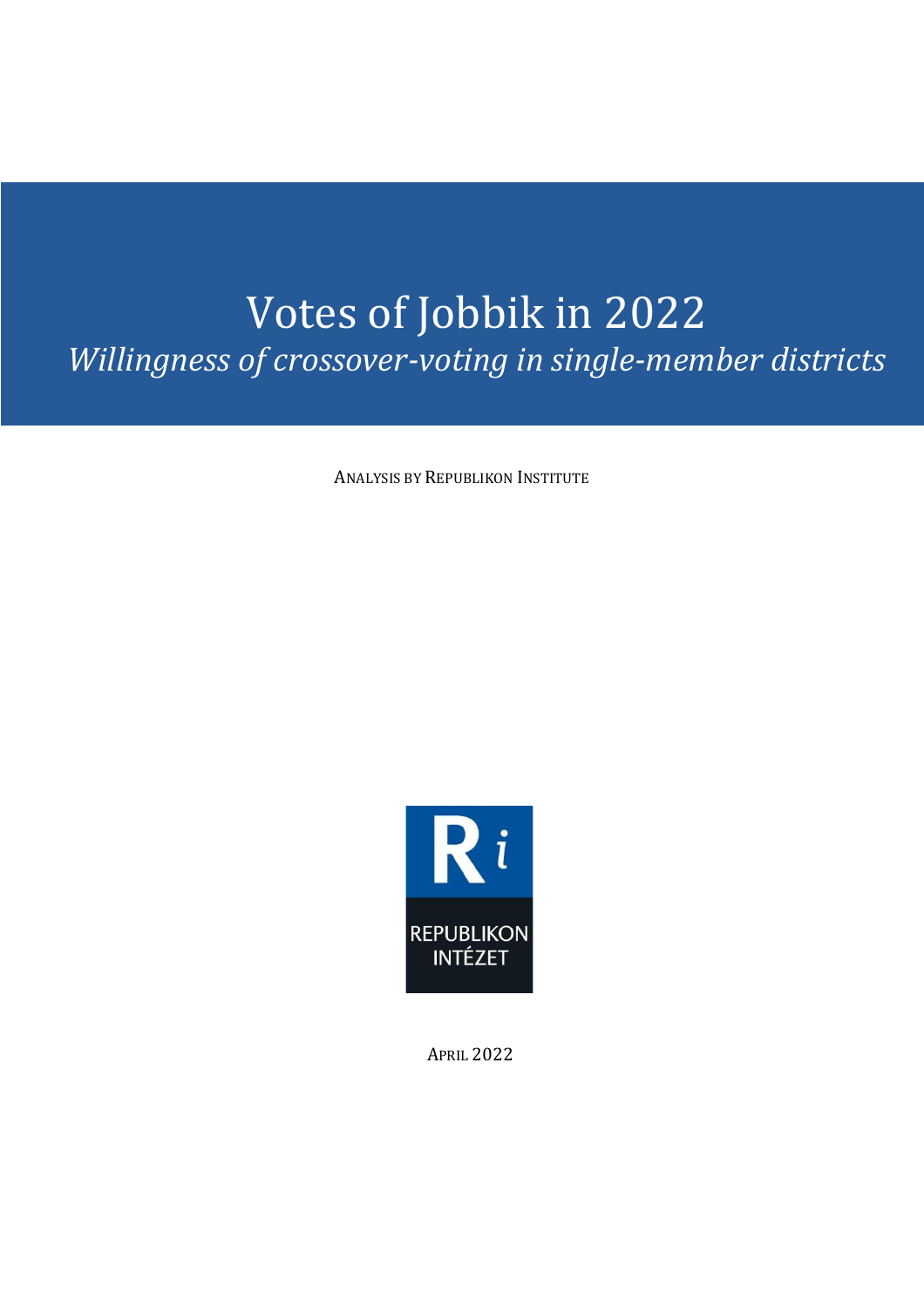The surprise of the 2022 parliamentary elections was the large-scale victory of Fidesz and the low mobilization of the opposition. Egységben Magyarországért (united opposition) received nearly 890 000 fewer votes, than did the party-lists of DK, Együtt, Jobbik, LMP, Momentum and MSZP-Párbeszéd all together in 2018. It was rightly assumed during the evaluation of the results that mainly the voters of Jobbik stayed away, they did not vote for the united opposition. In order to get a clearer picture about the behaviour of the voters of Jobbik, in our analysis we examined the proportion of votes in those 20 single-member districts, in which Jobbik achieved its best results in 2018.

| Single-<br>member<br>district | <b>Centre</b>    | Jobbik's<br>result in<br>2018 | <b>Number of votes</b><br>of Jobbik in 2018 | Crossover-voting<br>for the<br>candidate of<br>Egységben<br>Magyarországért | Crossover-<br>voting for the<br>candidate of<br>Mi Hazánk | Crossover-<br>voting for the<br>candidate of<br><b>Fidesz</b> |
|-------------------------------|------------------|-------------------------------|---------------------------------------------|-----------------------------------------------------------------------------|-----------------------------------------------------------|---------------------------------------------------------------|
| FEJÉR 04                      | Dunaújváros      | 44%                           | 20405                                       | 56%                                                                         | 10%                                                       | 7%                                                            |
| HEVES 02                      | Gyöngyös         | 42%                           | 23379                                       | 50%                                                                         | 13%                                                       | 10%                                                           |
| JÁSZ-                         |                  |                               | 19760                                       |                                                                             |                                                           |                                                               |
| NAGYKUN-                      |                  |                               |                                             |                                                                             |                                                           |                                                               |
| SZOLNOK 04                    | Törökszentmiklós | 41%                           |                                             | 50%                                                                         | 18%                                                       | 6%                                                            |
| VESZPRÉM 03                   | Tapolca          | 41%                           | 19748                                       | 72%                                                                         | 0%                                                        | 0%                                                            |
| BÉKÉS 04                      | Orosháza         | 39%                           | 19510                                       | 49%                                                                         | 13%                                                       | 2%                                                            |
| HEVES 01                      | Eger             | 39%                           | 23115                                       | 58%                                                                         | 16%                                                       | 6%                                                            |
| BORSOD <sub>01</sub>          | Miskolc          | 39%                           | 20597                                       | 52%                                                                         | 15%                                                       | 7%                                                            |
| SOMOGY 02                     | <b>Barcs</b>     | 38%                           | 14951                                       | 64%                                                                         | 10%                                                       | 5%                                                            |
| CSONGRÁD 03                   | Szentes          | 38%                           | 20808                                       | 50%                                                                         | 25%                                                       | 8%                                                            |
| SOMOGY 03                     | Marcali          | 37%                           | 15695                                       | 63%                                                                         | 15%                                                       | 9%                                                            |
| <b>BORSOD 03</b>              | Ózd              | 37%                           | 15744                                       | 32%                                                                         | 15%                                                       | 16%                                                           |
| CSONGRÁD 04                   | Hódmezővásárhely | 37%                           | 20940                                       | 77%                                                                         | 14%                                                       | $-7%$                                                         |
| HEVES 03                      | Hatvan           | 35%                           | 19219                                       | 40%                                                                         | 24%                                                       | 13%                                                           |
| JÁSZ-<br>NAGYKUN-             |                  |                               | 19746                                       |                                                                             |                                                           |                                                               |
| SZOLNOK 01                    | Szolnok          | 35%                           |                                             | 41%                                                                         | 19%                                                       | 3%                                                            |
| SZABOLCS-<br>SZATMÁR-         |                  |                               | 16393                                       |                                                                             |                                                           |                                                               |
| BEREG 02                      | Nyíregyháza      | 35%                           |                                             | 41%                                                                         | 16%                                                       | 19%                                                           |
| ZALA 03                       | Nagykanizsa      | 35%                           | 17840                                       | 54%                                                                         | 15%                                                       | 2%                                                            |
| KOMÁROM-<br>ESZTERGOM         |                  |                               | 19834                                       |                                                                             |                                                           |                                                               |
| 02                            | Esztergom        | 34%                           |                                             | 57%                                                                         | 15%                                                       | 4%                                                            |
| VESZPRÉM 02                   | Balatonfüred     | 34%                           | 17735                                       | 60%                                                                         | 16%                                                       | $-6%$                                                         |
| PEST <sub>12</sub>            | Cegléd           | 34%                           | 16145                                       | 43%                                                                         | 22%                                                       | 17%                                                           |
| JÁSZ-                         |                  |                               | 16057                                       |                                                                             |                                                           |                                                               |
| NAGYKUN-                      |                  |                               |                                             |                                                                             |                                                           |                                                               |
| SZOLNOK 02                    | Jászberény       | 33%                           |                                             | 53%                                                                         | 13%                                                       | 18%                                                           |

Table 1: Proportion of votes in 2022 in the selected single-member districts

The data can be applied to infer the behaviour of former Jobbik voters during the 2022 elections. Nonetheless, it is important to emphasize that these are just *estimations, we*

**2**